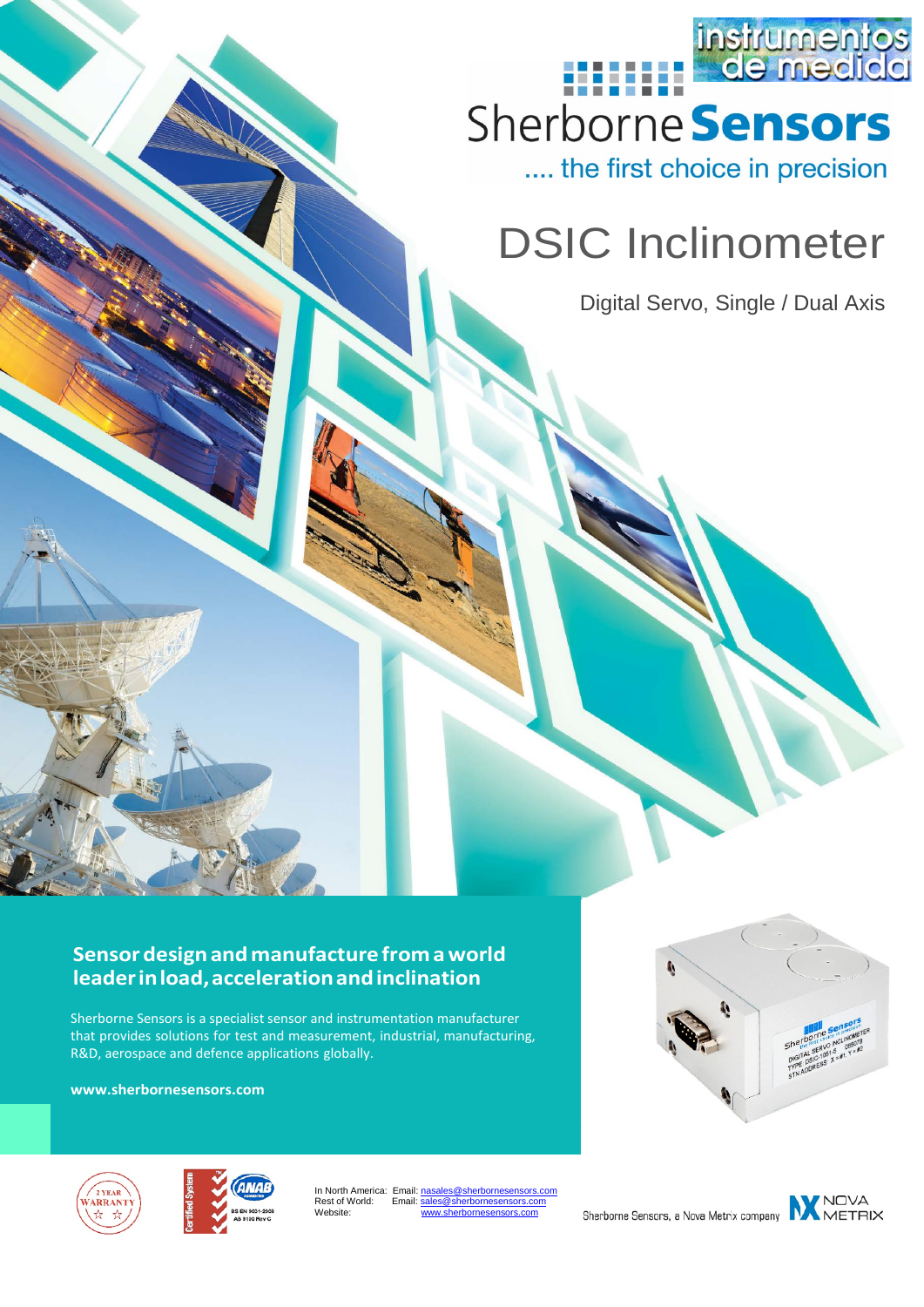The DSIC utilises a servo-inclinometer element to sense inclination to a very high accuracy with almost zero hysteresis. Internal temperature and linearity compensation is programmed into the DSIC during calibration. This ensures that the output is never outside a 0.08° error margin from true input angle, at any temperature and any angle within its compensated range.

#### **Features**

- Industry-standard RS485 output
- 19-bit analog to digital conversion
- 9 to 18 or 18 to 36 Vdc unregulated supply options
- Dynamic filtering, fast response & high vibration rejection
- Built-in temperature sensing and active compensation
- User-configurable output bandwidth

#### **Applications**

- Ordnance Aiming Systems
- Rail track monitoring
- Optical sighting equipment
- Seismic and civil engineering analysis
- Precision platform level control
- Variable temperature environments

| <b>Performance</b>                                                                                                                 |                                                              |                                    |                                            |
|------------------------------------------------------------------------------------------------------------------------------------|--------------------------------------------------------------|------------------------------------|--------------------------------------------|
| Angular range                                                                                                                      | $±5^{\circ}$ , $±15^{\circ}$ , $±60^{\circ}$                 |                                    |                                            |
| Resolution                                                                                                                         | 0.001°                                                       |                                    |                                            |
| Accuracy                                                                                                                           | $0.08^\circ$                                                 |                                    | Note 1                                     |
| Cross-axis sensitivity                                                                                                             | 0.2%                                                         |                                    | of equivalent sensitive axis output        |
| Repeatability                                                                                                                      | $0.008^\circ$                                                |                                    | Note 2                                     |
| Response                                                                                                                           | 20Hz maximum                                                 |                                    |                                            |
| <b>Environmental</b>                                                                                                               |                                                              |                                    |                                            |
| Temperature range:<br>compensated                                                                                                  | $-20^{\circ}$ C to $+70^{\circ}$ C                           |                                    |                                            |
| operable                                                                                                                           | $-40^{\circ}$ C to $+80^{\circ}$ C                           |                                    |                                            |
| Mechanical shock survival                                                                                                          | 1,000g 0.5ms half sine                                       |                                    |                                            |
| Sealing                                                                                                                            | <b>IP65</b>                                                  |                                    |                                            |
| <b>EMC</b>                                                                                                                         |                                                              |                                    |                                            |
| Emissions                                                                                                                          | EN 55022: 2006                                               |                                    |                                            |
| Immunity                                                                                                                           | EN 61000-4-3: 2002                                           |                                    | EN 61000-4-8: 1994                         |
|                                                                                                                                    | EN 61000-4-4: 2004                                           |                                    | EN 61000-4-2: 1996                         |
| <b>Output</b>                                                                                                                      |                                                              |                                    |                                            |
| Representation                                                                                                                     | sine of angle                                                |                                    |                                            |
| Measurement update rate                                                                                                            | 1, 2, 5, 10, 20, 50, 60, or 100                              |                                    | readings per second (set to 10 by default) |
| Communication<br><b>RS485</b>                                                                                                      | <b>ASCII</b>                                                 |                                    |                                            |
| <b>RS485</b><br>Bus speeds                                                                                                         | 2400, 4800, 9600, 19k2, 38k4,<br>57k6, 76k8, 115k2, or 230k4 |                                    | bits per second (set to 115k2 by default)  |
| <b>Electrical</b>                                                                                                                  |                                                              |                                    |                                            |
| Supply voltage                                                                                                                     | 9 to 18                                                      | 18 to 36                           | Volts                                      |
| Supply current                                                                                                                     | 100 (single-axis)<br>140 (dual-axis)                         | 50 (single-axis)<br>70 (dual-axis) | $mA$ (max.)                                |
| <b>Physical</b>                                                                                                                    |                                                              |                                    |                                            |
| Dimensions (LxWxH)                                                                                                                 | $65 \times 65 \times 45$                                     |                                    | mm                                         |
| Weight                                                                                                                             | 400                                                          |                                    | $g$ (nom.)                                 |
| <b>Notes</b>                                                                                                                       |                                                              |                                    |                                            |
| This is the absolute error of the DSI combining linearity, calibration uncertainties, and all thermal offset and<br>1 <sub>1</sub> |                                                              |                                    |                                            |
| sensitivity errors over the compensated temperature and measurement ranges.                                                        |                                                              |                                    |                                            |

2. Maximum deviation over 50 calibrations at constant ambient temperature.





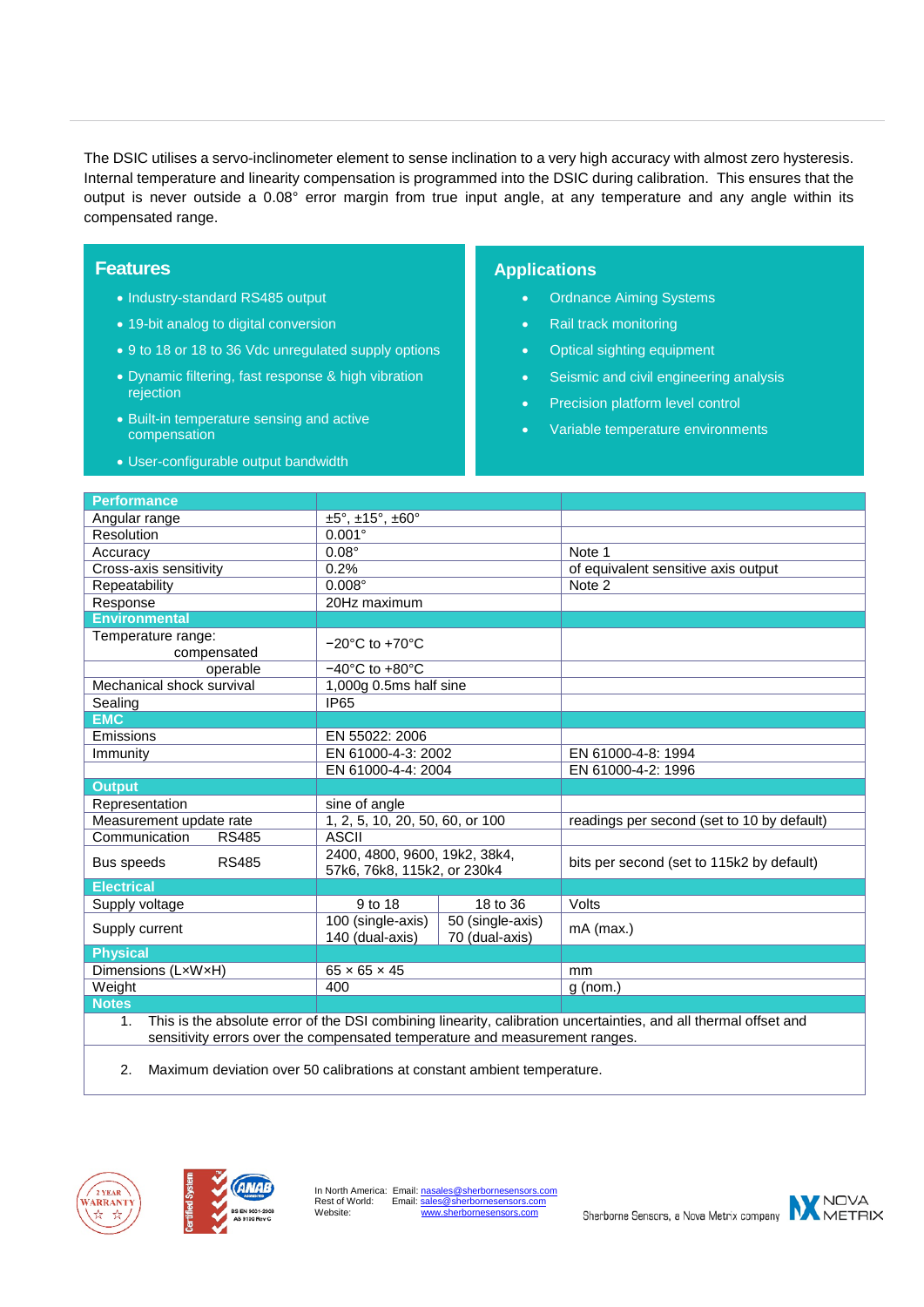









In North America: Email[: nasales@sherbornesensors.com](mailto:nasales@sherbornesensors.com)<br>Rest of World: Email: <u>sales@sherbornesensors.com</u> Rest of World: Email: sales@sherbornesensors.com<br>Website: [www.sherbornesensors.com](http://www.sherbornesensors.com/)